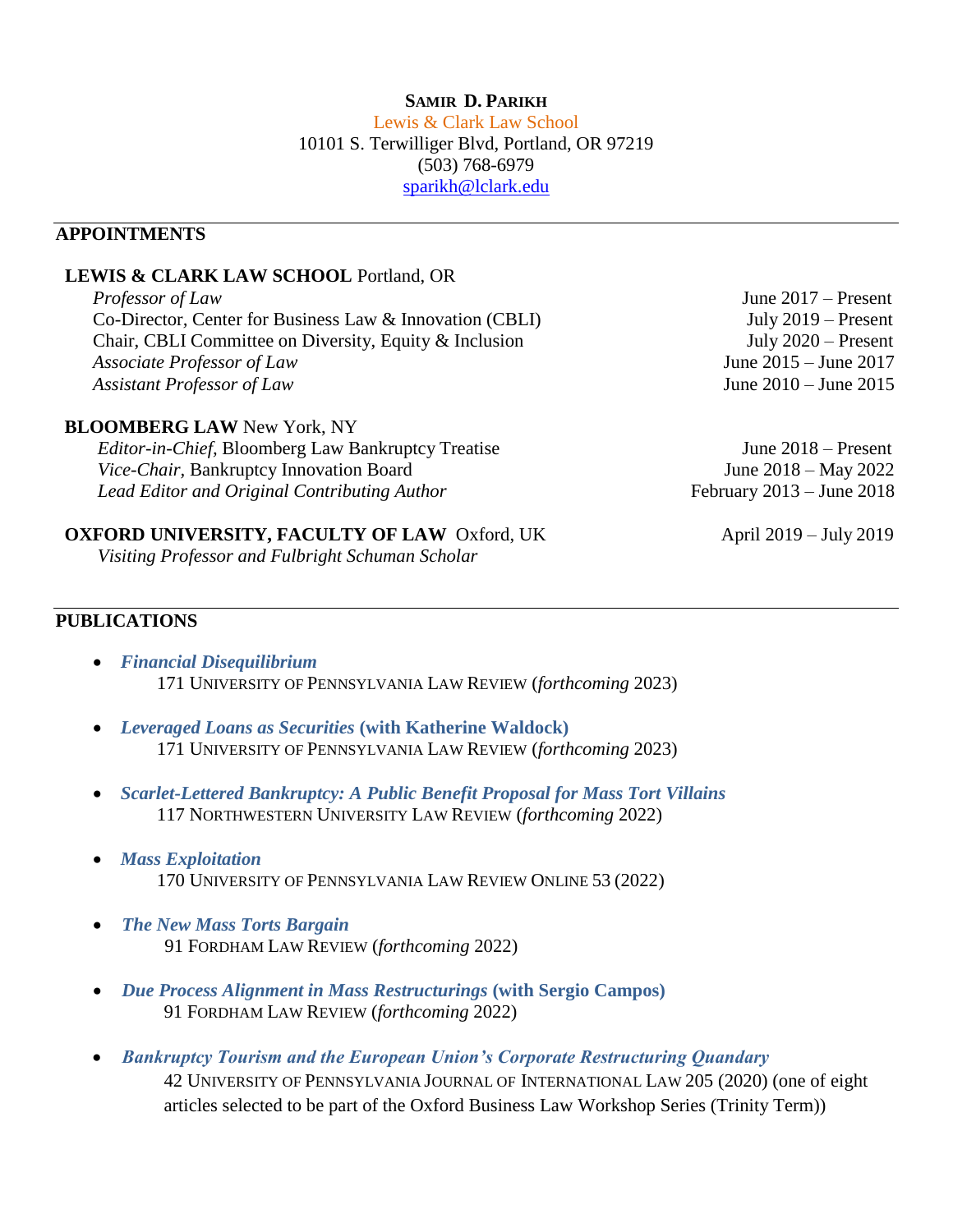- *Failing Cities and the Red Queen Phenomenon* **(with Zhaochen He)** 58 BOSTON COLLEGE Law REVIEW 599 (2017)
- *A New Fulcrum Point for City Survival*

57 WILLIAM & MARY LAW REVIEW 221 (2015) (winner ofthe Southeastern Association of Law Schools' 2015 Call for Papers Competition)

- *Bloomberg Law Bankruptcy Treatise*
- *Examples & Explanations (Bankruptcy and Debtor/Creditor)* **(with Brian Blum)**
- *Exploring the Chapter 9 Option for Oregon's Municipalities* **(with Oren Haker)** 50 WILLAMETTE LAW REVIEW 619(2014) [Solicited Symposium Article]
- *Modern Forum Shopping in Bankruptcy*

46 CONNECTICUT LAW REVIEW 159 (2013) (template for venue reform legislation currently pending before Congress; single most-cited article in the National Conference of Bankruptcy Judges' *Report on Proposal for Revision of the Venue Statute in Commercial Bankruptcy Cases* (2018))

• *Saving Fraudulent Transfer Law*

86 AMERICAN BANKRUPTCY LAW JOURNAL 305 (2012) (cited in *In re Lyondell Chemical Co.,*  2016 WL 4030937 (S.D.N.Y. 2016) and Amicus Brief of National Association of Bankruptcy Trustees in *Merit Management Group, LP v. FTI Consulting, Inc.*; recognized as one of the seminal articles on Section 546(e) and leveraged buyout avoidance *(Bloomberg Law Bankruptcy Treatise, pt. II, ch. 74 (D. Michael Lynn et al. eds., 2016))*

• *The Improper Application of the Clear-and-Convincing Standard of Proof* 78 UNIVERSITY OF CINCINNATI LAW REVIEW 271(2009)

### **HONORS/ACTIVITIES**

- 2018-19 Fulbright Schuman Scholar & Visiting Professor of Law, Oxford University
- Member, Fulbright Commission's Selection Board
- Provided written testimony to the Senate Subcommittee on Federal Courts, Oversight, Agency Action, and Federal Rights (Feb. 8, 2022)
- Expert commentator for various news outlets, including *The Wall Street Journal*, *60 Minutes* (on background), *Bloomberg News*, *NBC News*, *Law360*, *The Financial Times*, and *The Deal*
- Peer Review Board Member, *Northwestern University Law Review*
- Top 10% of authors on SSRN by total new downloads (2021 & 2022)
- Co-organizer, *University of Pennsylvania Law Review*'s Fall 2022 Symposium, "Debt Market Complexity: Shadowed Practices and Financial Injustice"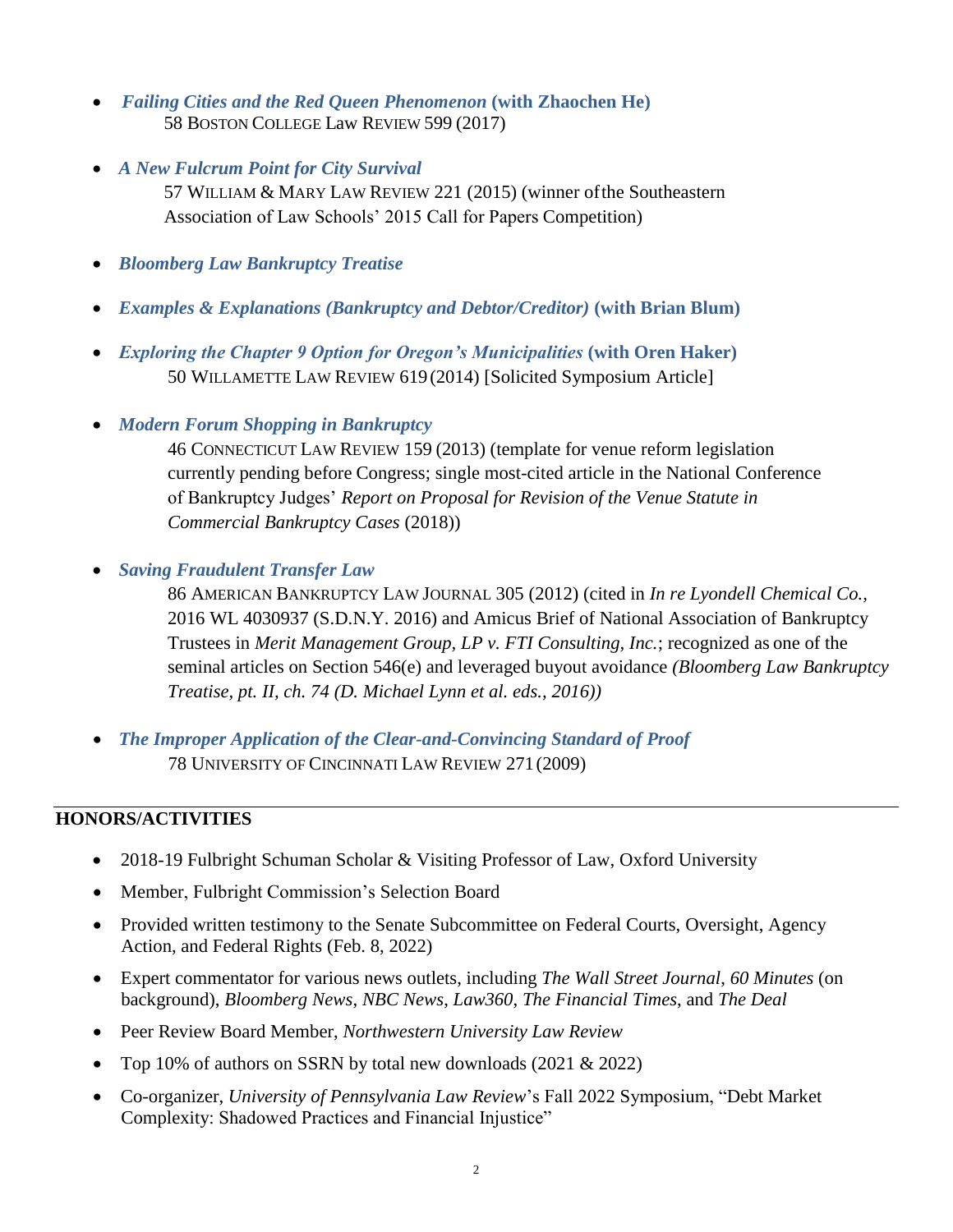- Co-organizer, *Fordham Law Review*'s Spring 2022 Symposium, "Mass Torts Evolve: The Intersection of Aggregate Litigation and Bankruptcy"
- Original founding member of the *Financial Restructuring Roundtable* hosted by University of Chicago Law School, University of Pennsylvania Carey School of Law, USC Gould School of Law, and Lewis & Clark Law School
- Winner, Southeastern Association of Law Schools' 2015 Call for Papers
- Recipient of the National Conference of Bankruptcy Judges Fellowship (2012)
- Executive Council Member for the Commercial Law League of America
- Peer Reviewer, *Harvard Law Review* and *Yale Law Journal*

# **EXPERT WITNESS / POLICY ADVISOR ENGAGEMENTS**

- *Turnage et al. v. Mississippi Power Company* (expert for plaintiffs regarding various business law matters, including civil RICO claims)
- *In re NexxLinx* (expert for defendant regarding fiduciary duties and related business law matters)
- *Bloodworth v. Tyfone* (expert for plaintiff regarding fiduciary duties and fraudulent transfer law)
- *Htaike v. Sein* (expert for plaintiff regarding various business law matters, including civil RICO claims)
- *Guire v. Humphries* (expert for debtor regarding bankruptcy case and attorney malpractice claims)
- Advisor to Association of Oregon Counties regarding municipal bankruptcy legislation
- Advisor to Bankruptcy Venue Reform PAC regarding currently pending federal legislation

### **EXPERIENCE (PRIVATE PRACTICE)**

#### **MILBANK, TWEED, HADLEY & McCLOY** January 2008 – December 2009 **LATHAM & WATKINS** November 2004 – January 2008 **BAKER BOTTS** October 2003 – November 2004

• Primary Representations:

*In re* Lehman Brothers Holdings (counsel to official committee of unsecured creditors) *In re* Trump Hotel & Casino Resorts (counsel to debtors) *In re* Aloha Airlines (counsel to The Yucaipa Companies, plan co-sponsor and acquirer of assets) Virgin America (restructuring counsel) *In re* Station Casinos (counsel to debtors) *In re* Adelphia Communications (counsel to mergers and acquisitions advisor)